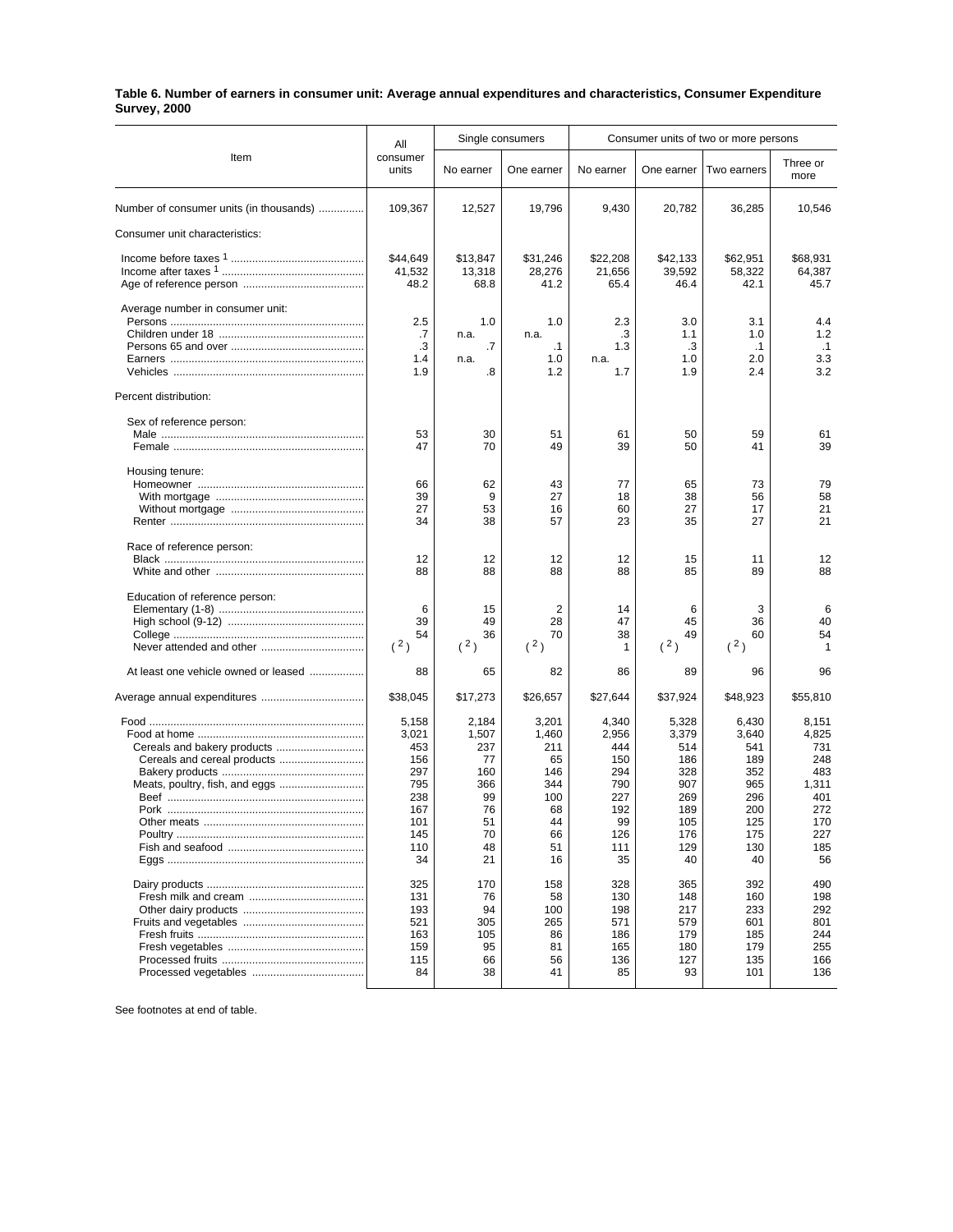## **Table 6. Number of earners in consumer unit: Average annual expenditures and characteristics, Consumer Expenditure Survey, 2000 — Continued**

|                                        | Single consumers<br>All |           | Consumer units of two or more persons |             |             |             |                  |
|----------------------------------------|-------------------------|-----------|---------------------------------------|-------------|-------------|-------------|------------------|
| Item                                   | consumer<br>units       | No earner | One earner                            | No earner   | One earner  | Two earners | Three or<br>more |
|                                        | \$927                   | \$429     | \$482                                 | \$823       | \$1,015     | \$1,141     | \$1,493          |
|                                        | 117                     | 56        | 55                                    | 123         | 116         | 145         | 201              |
|                                        | 83                      | 44        | 36                                    | 91          | 95          | 98          | 132              |
|                                        | 437                     | 203       | 232                                   | 350         | 482         | 544         | 702              |
|                                        | 250                     | 112       | 132                                   | 219         | 276         | 305         | 405              |
|                                        |                         |           |                                       |             |             |             |                  |
| Food prepared by consumer unit on      |                         |           |                                       |             |             |             |                  |
|                                        | 40<br>2,137             | 14<br>678 | 27<br>1,741                           | 39<br>1,385 | 45<br>1,949 | 49<br>2,790 | 53<br>3,326      |
|                                        | 372                     | 173       | 415                                   | 242         | 274         | 458         | 535              |
|                                        | 12,319                  | 6,835     | 9,041                                 | 8,981       | 12,840      | 15,570      | 15,691           |
|                                        | 7,114                   | 3,793     | 5,851                                 | 4,495       | 7,344       | 9,007       | 8,808            |
|                                        | 4,602                   | 1,895     | 2,609                                 | 2,876       | 4,732       | 6,436       | 6,540            |
| Mortgage interest and charges          | 2,639                   | 320       | 1,438                                 | 824         | 2,677       | 4,136       | 4,045            |
|                                        | 1,139                   | 831       | 655                                   | 1,109       | 1,190       | 1,384       | 1,493            |
| Maintenance, repairs, insurance, other |                         |           |                                       |             |             |             |                  |
|                                        | 825                     | 744       | 516                                   | 943         | 865         | 916         | 1,002            |
|                                        | 2,034                   | 1,705     | 2,897                                 | 1.140       | 2,121       | 1,981       | 1,617            |
|                                        | 478                     | 194       | 345                                   | 478         | 491         | 590         | 651              |
| Utilities, fuels, and public services  | 2,489                   | 1,621     | 1,633                                 | 2,369       | 2,702       | 2,899       | 3,402            |
|                                        | 307                     | 234       | 192                                   | 310         | 316         | 357         | 422              |
|                                        | 911                     | 609       | 545                                   | 949         | 1,028       | 1.050       | 1,218            |
|                                        | 97                      | 88        | 56                                    | 130         | 111         | 97          | 125              |
|                                        | 877                     | 490       | 681                                   | 670         | 929         | 1.046       | 1,205            |
|                                        | 296                     | 200       | 160                                   | 310         | 317         | 349         | 432              |
|                                        | 684                     | 607       | 249                                   | 438         | 702         | 1,030       | 588              |
|                                        | 326                     | 299       | 13                                    | 110         | 334         | 582         | 246              |
|                                        | 358                     | 308       | 236                                   | 329         | 369         | 449         | 341              |
|                                        | 482                     | 220       | 227                                   | 495         | 534         | 609         | 691              |
|                                        | 131                     | 54        | 53                                    | 119         | 153         | 169         | 194              |
|                                        | 226                     | 104       | 101                                   | 208         | 251         | 292         | 332              |
|                                        | 126                     | 63        | 73                                    | 168         | 130         | 149         | 165              |
| Household furnishings and equipment    | 1,549                   | 593       | 1,082                                 | 1,184       | 1,558       | 2,025       | 2,201            |
|                                        | 106                     | 43        | 76                                    | 73          | 116         | 137         | 144              |
|                                        | 391                     | 118       | 294                                   | 217         | 408         | 547         | 478              |
|                                        | 44                      | 16        | 22                                    | 30          | 46          | 55          | 91               |
|                                        | 189                     | 112       | 99                                    | 182         | 194         | 233         | 293              |
| Small appliances, miscellaneous        |                         |           |                                       |             |             |             |                  |
|                                        | 87                      | 34        | 58                                    | 84          | 73          | 117         | 131              |
| Miscellaneous household equipment      | 731                     | 271       | 533                                   | 598         | 721         | 935         | 1.065            |
|                                        | 1,856                   | 612       | 1,275                                 | 952         | 1,922       | 2,456       | 2,981            |
|                                        | 440                     | 96        | 298                                   | 204         | 439         | 588         | 807              |
|                                        | 344                     | 85        | 285                                   | 168         | 296         | 443         | 671              |
|                                        | 96                      | 12        |                                       | 35          |             |             | 136              |
|                                        |                         |           | 13                                    |             | 143         | 145         |                  |
|                                        | 725                     | 259       | 504                                   | 428         | 713         | 949         | 1,190            |
|                                        | 607                     | 241       | 489                                   | 369         | 537         | 768         | 1,050            |
|                                        | 118                     | 18        | 15                                    | 59          | 176         | 182         | 140              |
|                                        | 82                      | 14        | 19                                    | 31          | 139         | 112         | 101              |
|                                        | 343                     | 128       | 227                                   | 167         | 378         | 441         | 550              |
| Other apparel products and services    | 266                     | 114       | 227                                   | 122         | 252         | 366         | 332              |
|                                        | 7,417                   | 2,178     | 4.715                                 | 4,980       | 7,148       | 9.948       | 12,716           |
|                                        | 3,418                   | 806       | 1,868                                 | 2,240       | 3,291       | 4,727       | 6,234            |
|                                        | 1,605                   | 471       | 1,003                                 | 1,161       | 1,501       | 2,186       | 2,687            |
|                                        | 1,770                   | 335       | 814                                   | 1,079       | 1,745       | 2,479       | 3,497            |
|                                        | 43                      | (3)       | 52                                    | (3)         | 445         | 62          | 450              |
|                                        | 1,291                   | 403       | 859                                   | 880         | 1,292       | 1,680       | 2,187            |

See footnotes at end of table.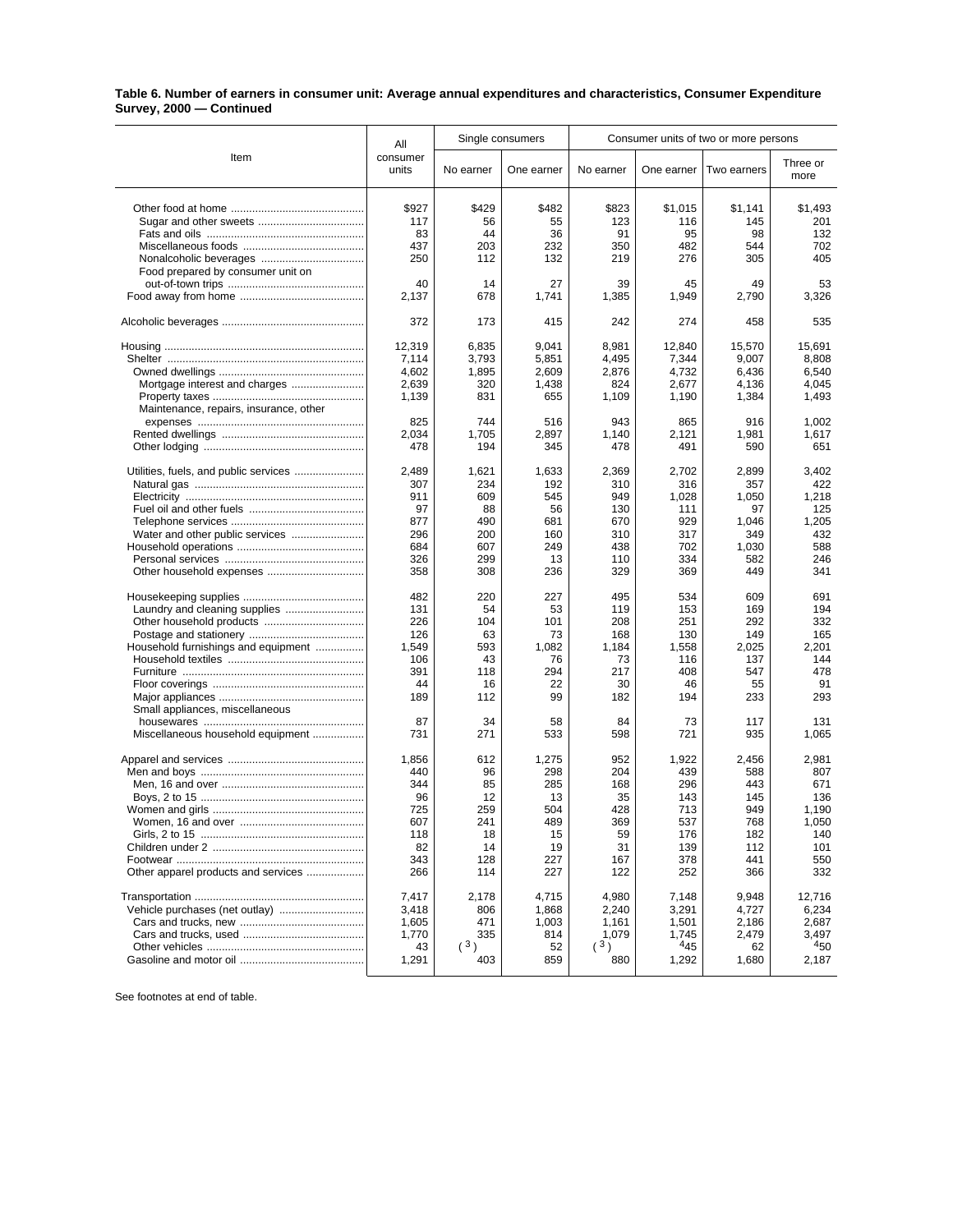## **Table 6. Number of earners in consumer unit: Average annual expenditures and characteristics, Consumer Expenditure Survey, 2000 — Continued**

| Item                                                                                                                    | All                              | Single consumers                   |                                  | Consumer units of two or more persons |                                    |                                     |                                     |
|-------------------------------------------------------------------------------------------------------------------------|----------------------------------|------------------------------------|----------------------------------|---------------------------------------|------------------------------------|-------------------------------------|-------------------------------------|
|                                                                                                                         | consumer<br>units                | No earner                          | One earner                       | No earner                             | One earner                         | Two earners                         | Three or<br>more                    |
|                                                                                                                         | \$2,281<br>328<br>624<br>778     | \$731<br>45<br>237<br>329          | \$1,614<br>183<br>495<br>505     | \$1,488<br>123<br>485<br>587          | \$2,178<br>302<br>607<br>782       | \$3,015<br>500<br>772<br>957        | \$3,764<br>581<br>970<br>1,374      |
| Vehicle rental, leases, licenses, other                                                                                 | 551<br>427                       | 121<br>238                         | 430<br>374                       | 293<br>372                            | 487<br>388                         | 786<br>526                          | 839<br>531                          |
|                                                                                                                         | 2,066<br>983<br>568<br>416<br>99 | 2,172<br>1,009<br>508<br>578<br>77 | 1,056<br>435<br>361<br>209<br>52 | 3,413<br>1,652<br>696<br>902<br>164   | 2,136<br>1,041<br>585<br>417<br>93 | 2.129<br>1,029<br>637<br>353<br>110 | 2,273<br>1,108<br>641<br>399<br>125 |
| Television, radios, sound equipment<br>Pets, toys, and playground equipment<br>Other entertainment supplies, equipment, | 1,863<br>515<br>622<br>334       | 663<br>170<br>306<br>115           | 1,253<br>351<br>505<br>215       | 1,145<br>367<br>417<br>183            | 1,958<br>544<br>619<br>371         | 2,498<br>694<br>773<br>466          | 2,697<br>691<br>881<br>414          |
|                                                                                                                         | 393                              | 71                                 | 182                              | 179                                   | 424                                | 564                                 | 711                                 |
| Personal care products and services                                                                                     | 564                              | 277                                | 375                              | 478                                   | 572                                | 700                                 | 837                                 |
|                                                                                                                         | 146                              | 96                                 | 124                              | 141                                   | 139                                | 176                                 | 168                                 |
|                                                                                                                         | 632                              | 163                                | 561                              | 121                                   | 640                                | 755                                 | 1,337                               |
| Tobacco products and smoking supplies                                                                                   | 319                              | 166                                | 226                              | 228                                   | 335                                | 383                                 | 503                                 |
|                                                                                                                         | 776                              | 409                                | 656                              | 611                                   | 741                                | 963                                 | 1.005                               |
|                                                                                                                         | 1,192                            | 1,189                              | 956                              | 1,606                                 | 1,096                              | 1,225                               | 1,347                               |
| Personal insurance and pensions                                                                                         | 3,365<br>399<br>2,966            | 156<br>135<br>421                  | 2,803<br>167<br>2,636            | 406<br>380<br>426                     | 2,795<br>488<br>2,307              | 5,233<br>502<br>4,732               | 5,571<br>632<br>4,939               |
| Sources of income and personal taxes: 1                                                                                 |                                  |                                    |                                  |                                       |                                    |                                     |                                     |
| Social Security, private and government                                                                                 | 44,649<br>35,579<br>2,344        | 13,847<br>$\binom{3}{3}$           | 31,246<br>26,574<br>2,162        | 22,208<br>(3)<br>427                  | 42,133<br>32,221<br>2,197          | 62,951<br>55,861<br>3,757           | 68,931<br>62,676<br>2,842           |
|                                                                                                                         | 4,856                            | 11,651                             | 1,414                            | 18,374                                | 5,410                              | 1,866                               | 1,466                               |
| Interest, dividends, rental income, other property                                                                      | 927                              | 1,324                              | 565                              | 2,143                                 | 935                                | 708                                 | 889                                 |
| Unemployment and workers' compensation,                                                                                 | 192                              | 196                                | 97                               | 187                                   | 198                                | 217                                 | 285                                 |
| Public assistance, supplemental security income,                                                                        | 310<br>309<br>133                | 415<br>185<br>76                   | 33<br>210<br>189                 | 1,072<br>344<br>61                    | 516<br>533<br>122                  | 163<br>280<br>99                    | 196<br>287<br>289                   |
|                                                                                                                         | 3,117<br>2,409<br>562<br>146     | 530<br>307<br>56<br>167            | 2,969<br>2,362<br>531<br>77      | 552<br>348<br>33<br>171               | 2,541<br>1,938<br>455<br>148       | 4,629<br>3,600<br>868<br>161        | 4,543<br>3,536<br>820<br>188        |
|                                                                                                                         | 41,532                           | 13,318                             | 28,276                           | 21,656                                | 39,592                             | 58,322                              | 64,387                              |

See footnotes at end of table.